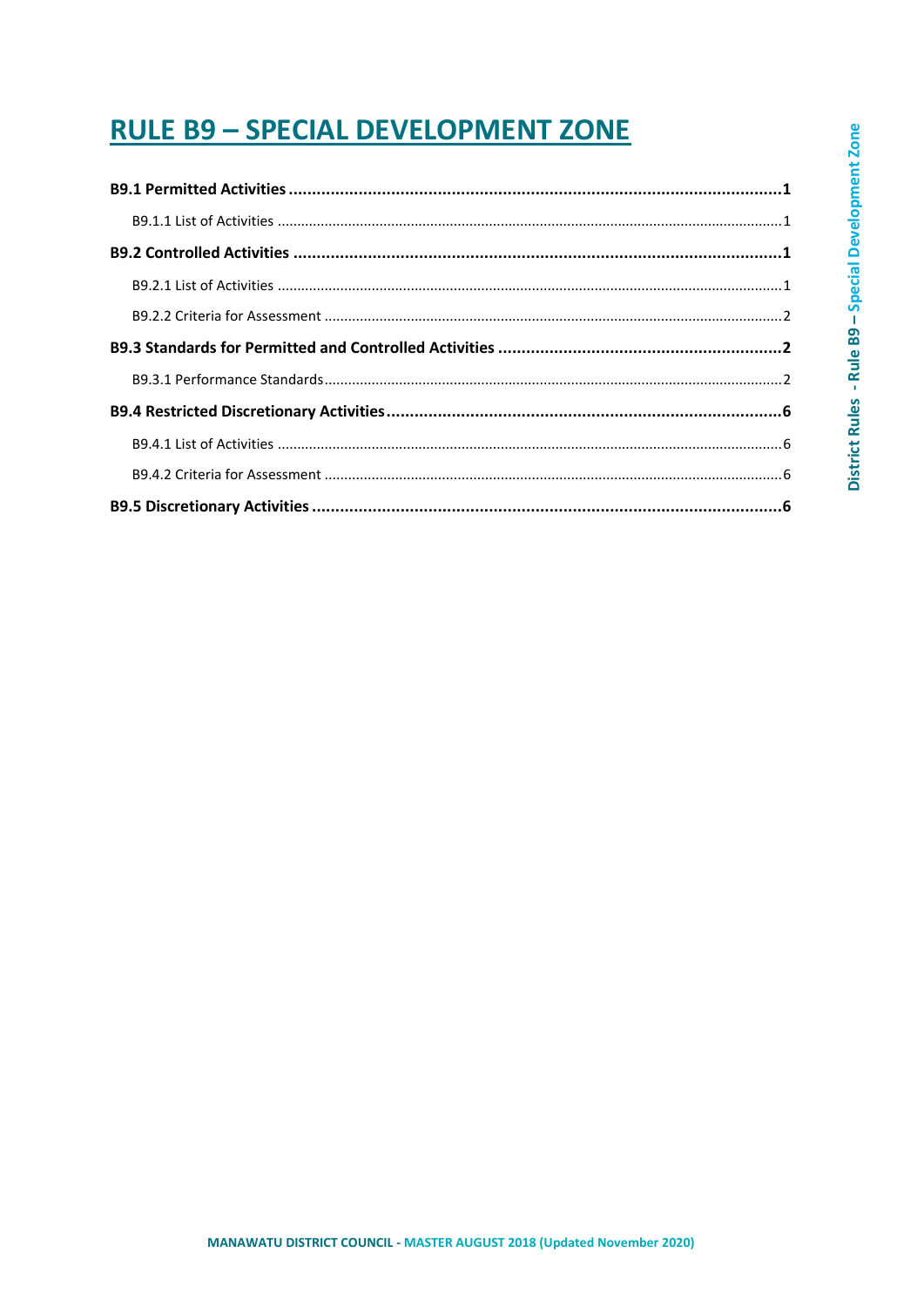*Page Intentionally Left Blank*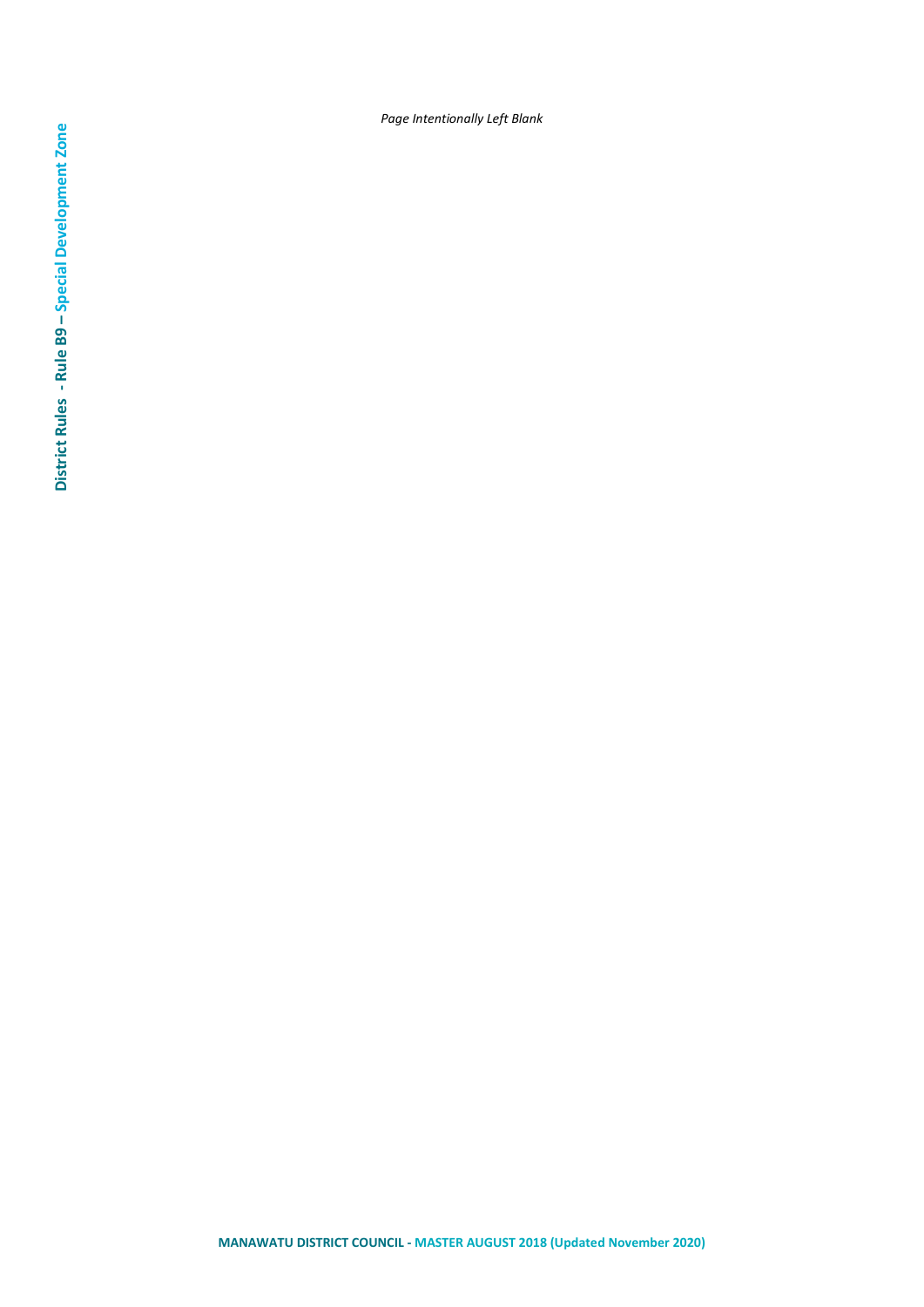# **RULE B9 – SPECIAL DEVELOPMENT ZONE**

(Refer Part 4.16)

NB – Words outlined in bold type below have a specific definition contained in Chapter 2 (Definitions). Some of the activities listed below, particularly those marked MWRC, may also require consent from the **Regional Council**.

# <span id="page-2-0"></span>**Permitted Activities**

### <span id="page-2-1"></span>**B9.1.1 List of Activities**

- A) The following are **permitted activities** in the Special Development **Zone** provided that they comply with the standards in Rule B9.3 below:
	- i) Speciality shops that are ancillary to activities at Manfeild Park such as equestrian shops, motorsport accessory stores, **farming and agriculture supplier**, but excluding activities such as garden centres, and the sale of boats, caravans and **motor vehicle**s
	- ii) **Accessory building**s, structures or **ancillary activities** to **permitted activities**
	- iii) **Offices**
	- iv) **Specialist services**
	- v) **Building**s ancillary to **permitted activities**
	- vi) Takeaways / Lunch bars / Café
	- vii) **Pantry shops**
	- viii) **Sign**s which comply with Rule 3E.4.2.
	- ix) **Earthworks** which comply with Rule 3D.4.2.
	- x) Car parks.

# <span id="page-2-2"></span>**B9.2 Controlled Activities**

### <span id="page-2-3"></span>**B9.2.1 List of Activities**

- A) The following are **controlled activities** in the Special Development **Zone** provided that they comply with the standards in Rule B9.3 below:
- B) Relocating previously-used **building**s from another **site**

**PAGE 1**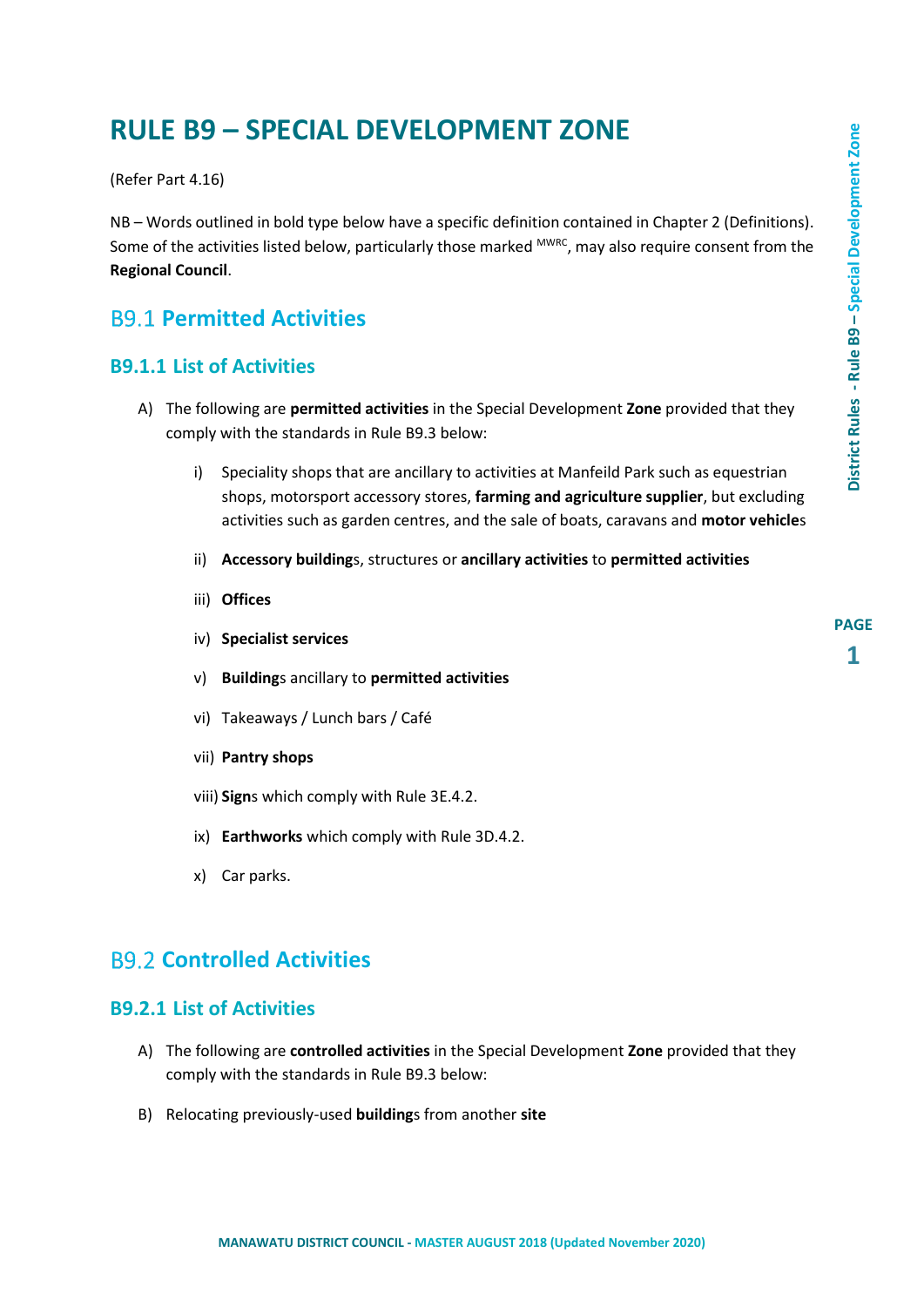## <span id="page-3-0"></span>**B9.2.2 Criteria for Assessment**

A) The matters over which **Council** has reserved control and in respect of which conditions may be imposed are set out in Rule A1.3.1.

# <span id="page-3-1"></span>**Standards for Permitted and Controlled Activities**

### <span id="page-3-2"></span>**B9.3.1 Performance Standards**

For the Special Development **Zone**, the permitted and **controlled activities** specified above must comply with the following standards:

#### A) **Height**

i) **Maximum building height** of 9m, except within the Office Overlay (refer Appendix 8A) where the maximum **building height** of 12m applies.

#### B) **Building Coverage**

- i) The area of any **building** must not exceed 50% **site coverage** per **site**
- ii) The **building footprint** must not exceed 800m2 per **site**, except within the Office Overlay (refer Appendix 8A) where the **building footprint** must not exceed 1,500m2
- iii) The minimum **building footprint** must be 200m2 or over per **site**
- iv) The maximum separation distance between **building**s is 6m
- v) A maximum **building** frontage width of 25m on **site**s with frontage to South Street or Kawakawa Road
- vi) For pantry shops, a maximum floor area of 200m2

NB: Complying **building** layouts are provided in Appendix 8D.

- C) View Shafts
	- i) A view shaft of at least 20m in width that extends into the no-build area within Manfeild Park must be provided, free of **building**s, vegetation and outdoor storage facilities in those locations shown in Appendix 8A.
- D) **Yard**s and Separation Distances
	- i) A **front yard** of:

**PAGE**

 $\overline{\mathbf{2}}$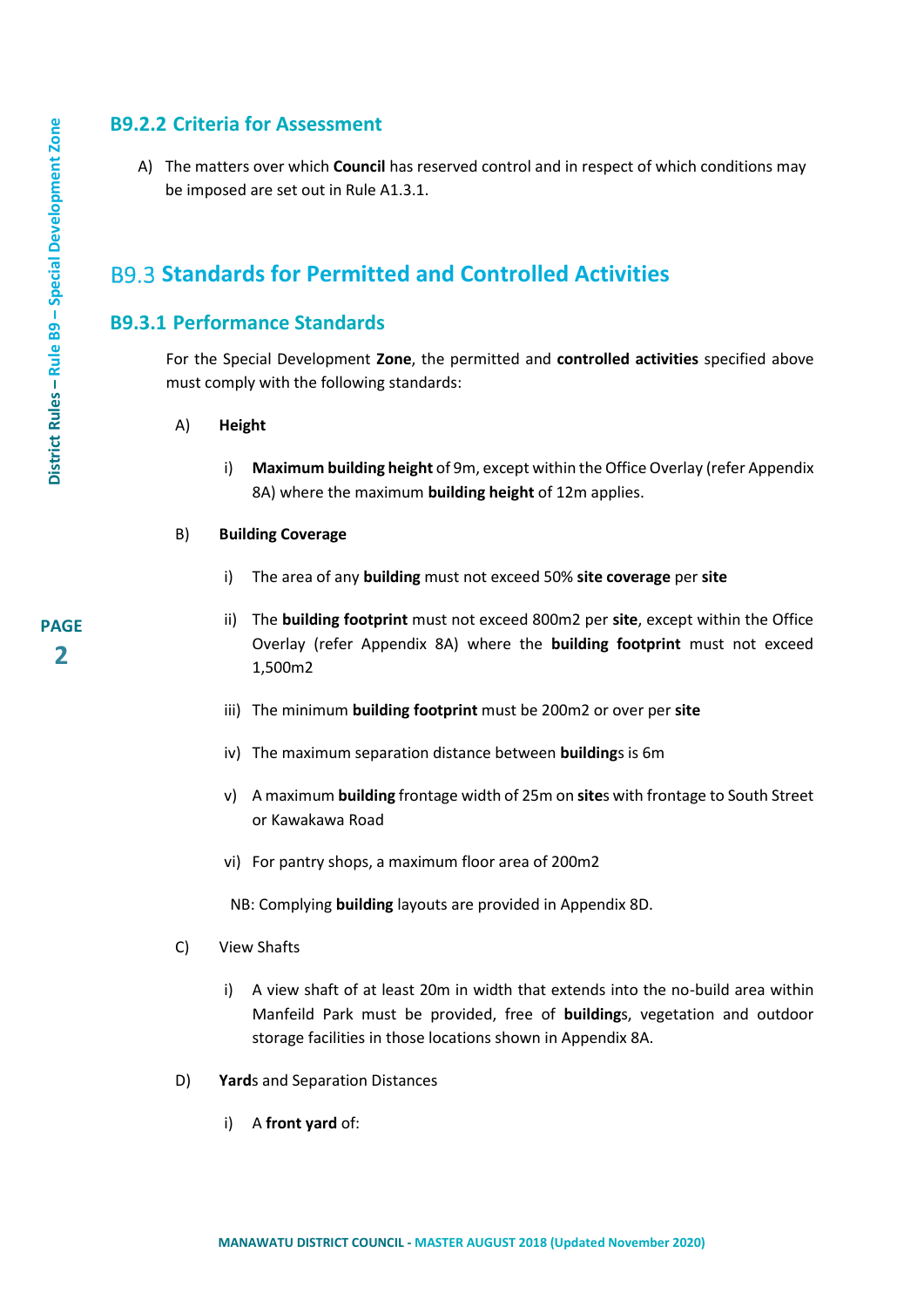- a) 4.5m from Kawakawa Road, in accordance with Diagram 1 in Appendix 8C
- b) 3m from the sliplane off South Street, in accordance with Diagram 2 in Appendix 8C
- ii) A **rear yard** of 4m from the boundary with the Manfeild Park **Zone**, in accordance with Diagram 3 in Appendix 8C
- iii) A **side yard** of 3m.

#### E) **Landscape and Screen Planting**

- i) For any **building** construction, alteration or development occurring within the Special Development **Zone** the following shall apply:
- ii) A 1.5m wide strip must be provided on the front boundary with Kawakawa Road and South Street that must be landscape planted and maintained, in accordance with Diagram 4 Appendix 8C. This landscaping shall comprise low shrubs and groundcover maintained below 0.75m in height and/or large trees with a trunk capable of being limbed up to 2m. This **landscape strip** may be included within the **yard** setback distance
- iii) A 1.5m wide strip must be provided on the boundary with the Manfeild Park **Zone** that must be landscape planted and maintained in accordance with Diagram 3, Appendix 8C. This landscaping shall comprise low shrubs and groundcover maintained below 0.75m in height in accordance with Diagram 4, Appendix 8C. Every 18m along the **landscape strip** a tree shall be planted that is capable of growing more than 4m in height and with a trunk that can be limbed up to 2m. This **landscape strip** may be included within the **yard** setback distance
- iv) For formed car parking areas all parks must be bound by a 1.5m wide **landscape strip** that must be planted and maintained with landscaping. Within the car parking area, every 5 car park spaces must be separated by a 2m x 2m landscaping box with planting that is maintained in accordance with Diagram 5, Appendix 8C. This landscaping strip shall comprise low shrubs and groundcover maintained below 0.75m in height and/or large trees with a trunk capable of being limbed up to 2m
- v) For **building** façades exceeding 10m in width, provide screen planting capable of growing 4m in height and must be maintained in accordance with Diagram 6, Appendix 8C

NB: The preferred planting species for the Special Development **Zone** are found in Appendix 8C.

# **PAGE 3**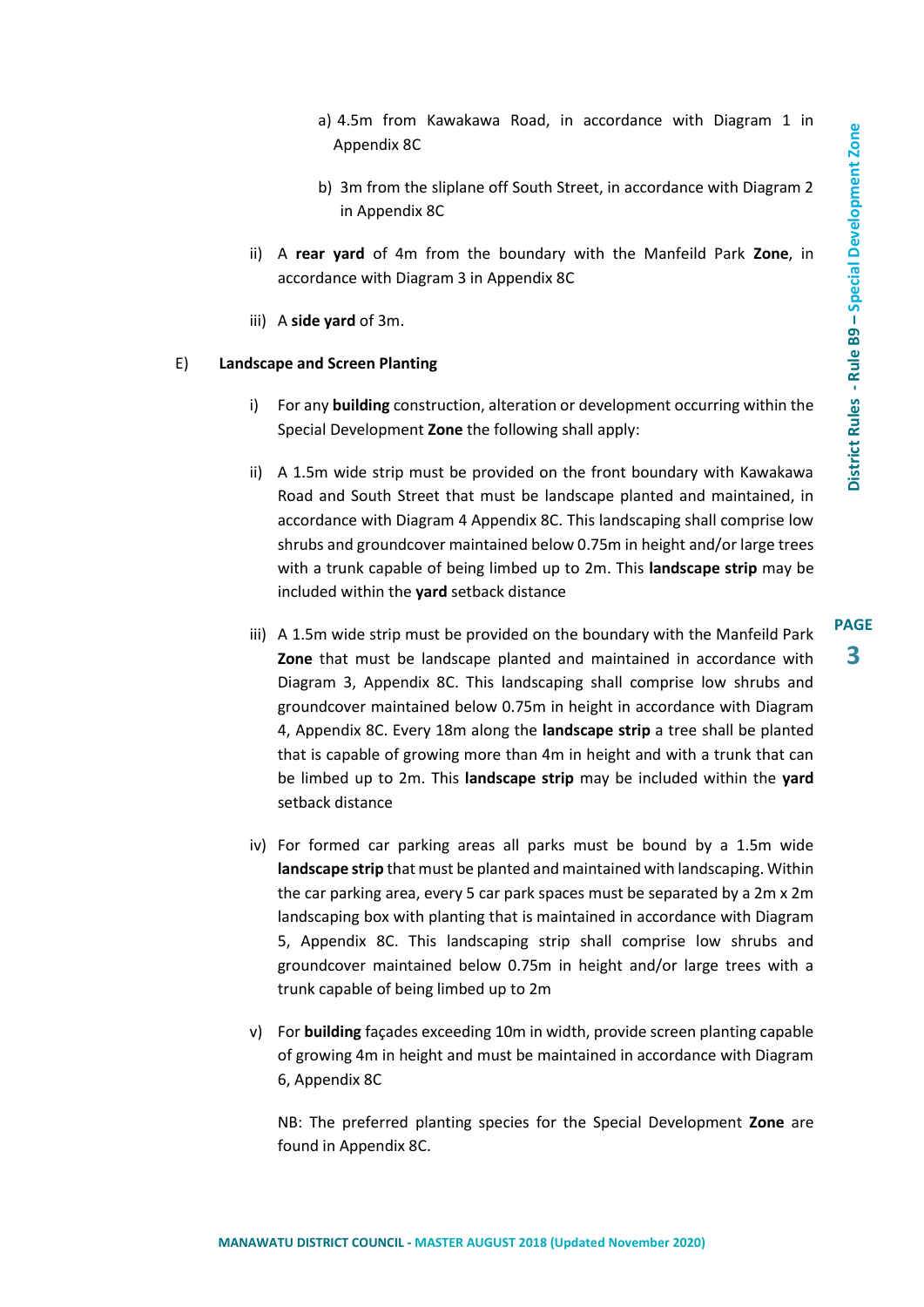#### F) **Outdoor Storage**

- i) Any outdoor storage area must be screened from view by either a fence, or wall if not less than 2m in height or dense planting of vegetation capable of growing 2m in height. Any planting must be maintained
- ii) Outdoor storage areas are to be located at the rear of **building**s and not visible from a public **road**.

#### G) **Noise**

#### **Noise Received in the Special Development Zone**

i) All activities shall be conducted so as to ensure that noise shall not exceed the following limits, at any point within the boundary of any other **site** in the Special Development **Zone**:

| At any time | 65 dBA $L_{10}$ |
|-------------|-----------------|
|             |                 |

10:00pm to 7:00am the following day  $85$  dBA L<sub>max</sub>

#### **Noise Received in Recreation Zones**

ii) All activities shall be conducted so as to ensure that noise shall not exceed the following limits, at any point within the boundary of the Recreation **Zone**:

At any time  $55 \text{ dBA } L_{10}$ 

#### **Noise Received in Rural and Residential Zones**

iii) All activities shall be conducted so as to ensure that noise shall not exceed the following limits, at any point within the notional boundary of any rural **dwelling** or at any point within the boundary of any **site** zoned Residential:

7:00am to  $10:00$ pm 50 dBA L<sub>10</sub>

10:00pm to 7:00am the following day 40 dBA  $L_{10}$  and 60 dBA  $L_{max}$ 

#### **Measurement**

iv) Sound levels shall be measured in accordance with New Zealand Standard NZS6801:1991 Measurement of Sound and assessed in accordance with NZS6802:1991 Assessment of Environmental Sound.

**PAGE**

4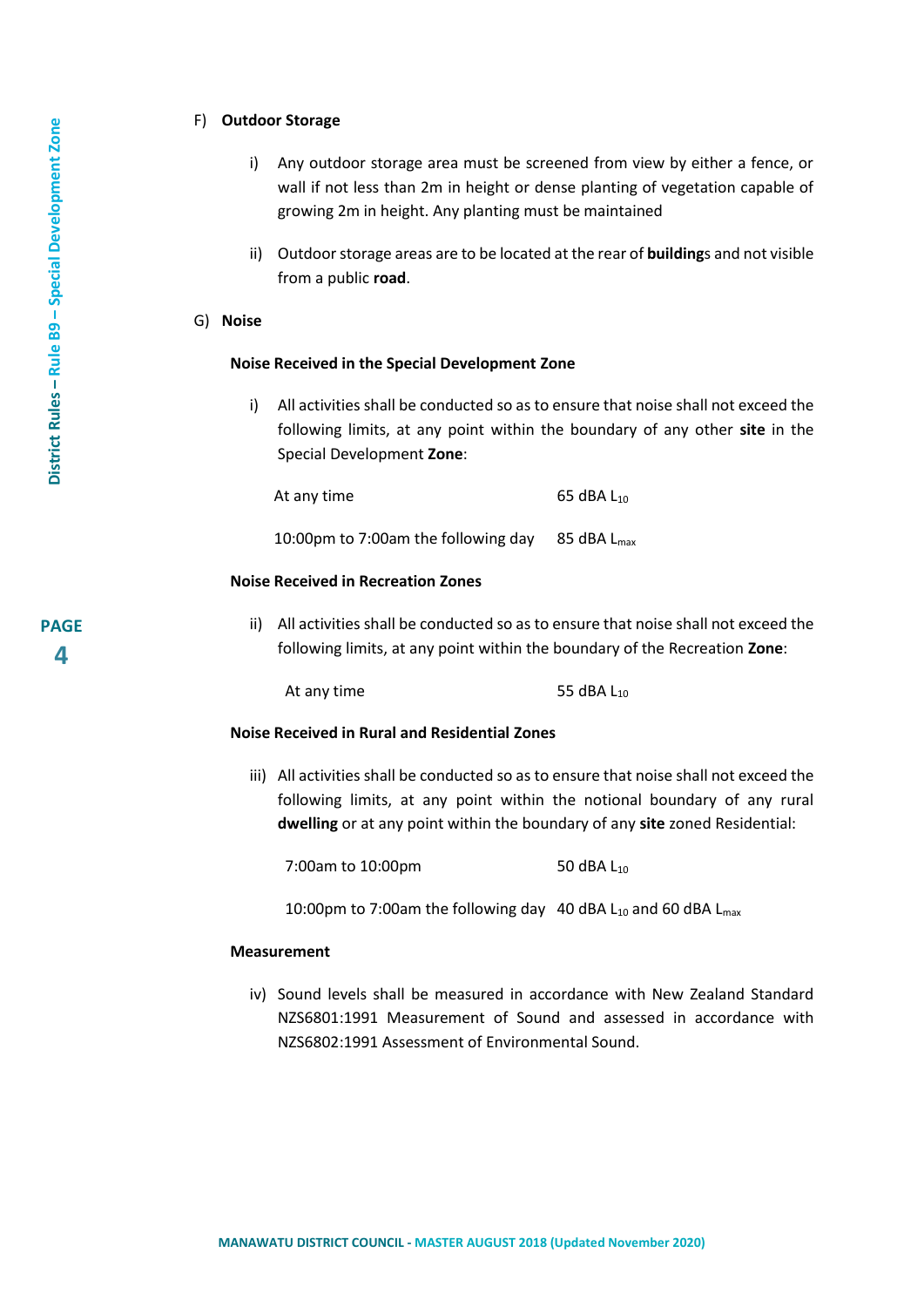#### H) **Effluent Disposal**

Adequate provision must be made for disposal of any solid or liquid effluent, and for the hygienic storage of waste matter. MWRC

#### I) **Sign**s

Compliance with Rule 3C.4.1 except as provided for by Rule 9.3.1 l). i) and ii) below.

- i) All **sign**s must be attached to and within the profile of a **building**, except for one free-standing sign not exceeding 3m<sup>2</sup> for any permitted use of the **site**.
- ii) Traffic **sign**s**,** or **sign**s showing the name of the **road**, number of the premises or the location, timetable or other details of any utility or public facility.

#### J) **Artificial Lighting**

No artificial lighting shall be installed in a manner that results in adverse **effect**s to **road** users or adjacent residential properties.

#### K) **Access and Car Parking**

- i) All new access to **site**s fronting South Street must be accommodated by a service lane, see Appendix 8E
- ii) No direct access to **site**s from South Street is permitted
- iii) Any vehicle crossings proposed along Kawakawa Road must be located 50m apart. Any crossings within this distance must be joined to form one access
- iv) Any **building** construction, alteration or development must provide car parking in accordance with section 3B.4.5 of the District Plan
- v) The minimum sight distance to and from the vehicle crossing and intersections shall comply with the criteria in Appendix 3B.3.

#### L) **Fencing**

Any fencing between the Manfeild Park and Special Development **Zone** must be constructed out of material that does not restrict the view into and out of Manfeild Park.

### **PAGE 5**